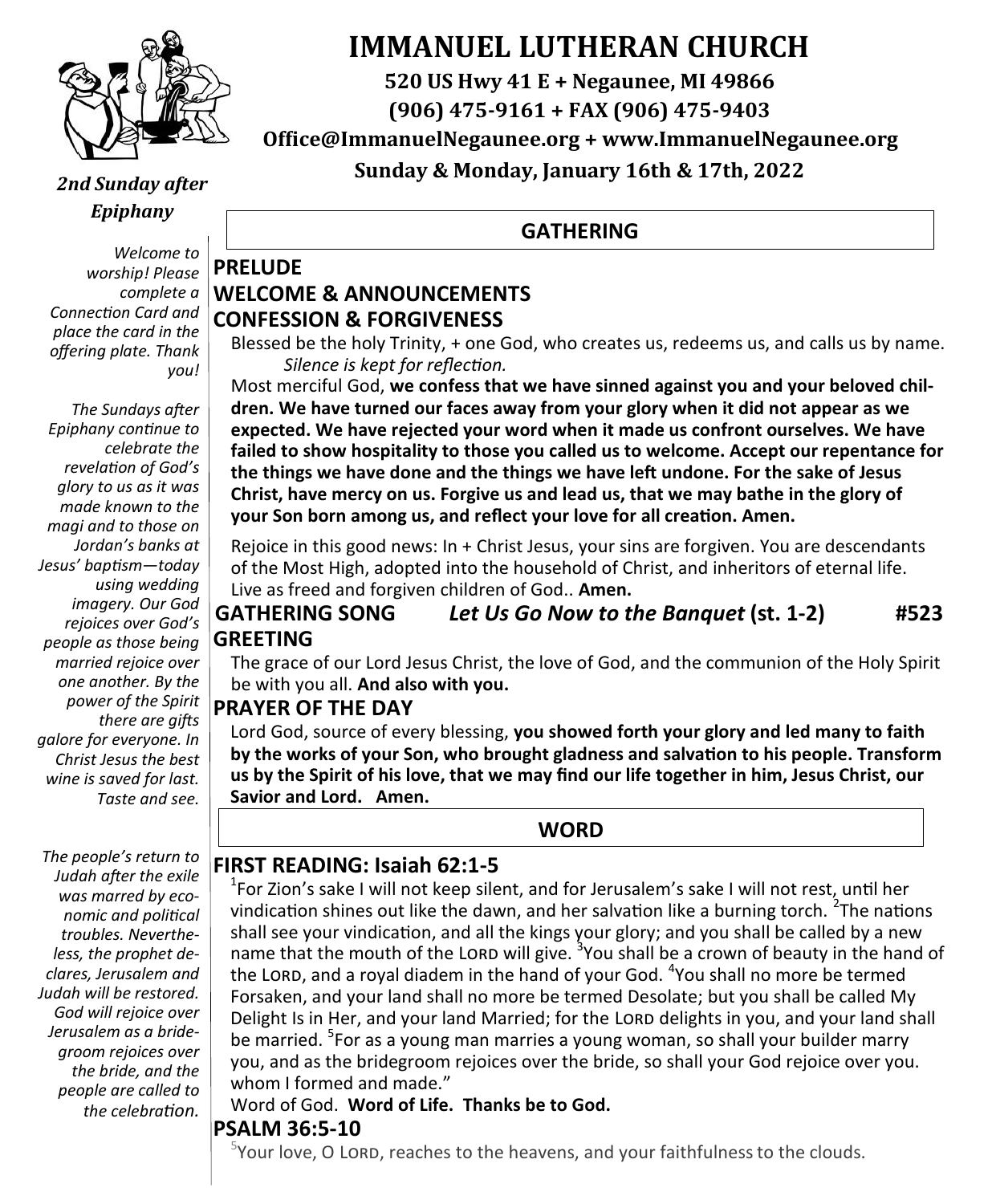*We feast upon the abundance of your house, O Lord. (Ps. 36:8)*

*The congregation at Corinth experienced division as people were comparing their spiritual gifts, thinking some to be superior to others. Paul invites this fractured community to trust that God's Holy Spirit has gifted them all perfectly for their mission together.*

*Turning water to wine at the wedding at Cana is described as the first of Jesus' signs. Through many such epiphanies, Jesus reveals that he bears God's creative power and joyful presence into the world.*

*.*

6 **Your righteousness is like the strong mountains, your justice like the great deep; you save humankind and animals, O Lord.** <sup>7</sup>How priceless is your love, O God! All people take refuge under the shadow of your wings. 8 **They feast upon the abundance of your house; you give them drink from the river of your delights.**  $9$ For with you is the well of life, and in your light we see light.

<sup>10</sup>**Continue your lovingkindness to those who know you, and your favor to those who are true of heart.**

## **SECOND READING: 1 Corinthians 12:1-11**

 $1$ Now concerning spiritual gifts, brothers and sisters, I do not want you to be uninformed. <sup>2</sup>You know that when you were pagans, you were enticed and led astray to idols that could not speak. <sup>3</sup>Therefore I want you to understand that no one speaking by the Spirit of God ever says "Let Jesus be cursed!" and no one can say "Jesus is Lord" except by the Holy Spirit. <sup>4</sup>Now there are varieties of gifts, but the same Spirit; <sup>5</sup>and there are varieties of services, but the same Lord; <sup>6</sup>and there are varieties of activities, but it is the same God who activates all of them in everyone.  $\mathrm{^{7}To}$  each is given the manifestation of the Spirit for the common good. <sup>8</sup>To one is given through the Spirit the utterance of wisdom, and to another the utterance of knowledge according to the same Spirit, <sup>9</sup>to another faith by the same Spirit, to another gifts of healing by the one Spirit,  $^{10}$  to another the working of miracles, to another prophecy, to another the discernment of spirits, to another various kinds of tongues, to another the interpretation of tongues.  $<sup>11</sup>$ All these are activated by one and the same Spirit,</sup> who allots to each one individually just as the Spirit chooses.

Word of God. **Word of Life. Thanks be to God.** 

#### **GOSPEL ACCLAMATION**

*Alleluia. Jesus revealed his glory, and his disciples believed in him. Alleluia. (John 2:11)*

## **GOSPEL: John 2:1-11**

The holy gospel according to…

#### **Glory to you, O Lord.**

 $1$ On the third day there was a wedding in Cana of Galilee, and the mother of Jesus was there. <sup>2</sup> Jesus and his disciples had also been invited to the wedding. <sup>3</sup> When the wine gave out, the mother of Jesus said to him, "They have no wine." <sup>4</sup>And Jesus said to her, "Woman, what concern is that to you and to me? My hour has not yet come." <sup>5</sup>His mother said to the servants, "Do whatever he tells you." <sup>6</sup>Now standing there were six stone water jars for the Jewish rites of purification, each holding twenty or thirty gallons. <sup>7</sup>Jesus said to them, "Fill the jars with water." And they filled them up to the brim. <sup>8</sup>He said to them, "Now draw some out, and take it to the chief steward." So they took it. <sup>9</sup>When the steward tasted the water that had become wine, and did not know where it came from (though the servants who had drawn the water knew), the steward called the bridegroom  $10$  and said to him, "Everyone serves the good wine first, and then the inferior wine after the guests have become drunk. But you have kept the good wine until now." <sup>11</sup>Jesus did this, the first of his signs, in Cana of Galilee, and revealed his glory; and his disciples believed in him. The Gospel of our Lord.

**Praise to you O Lord.**

**SERMON Pastor Steve Solberg SONG** *Now the Feast and Celebration* **#167**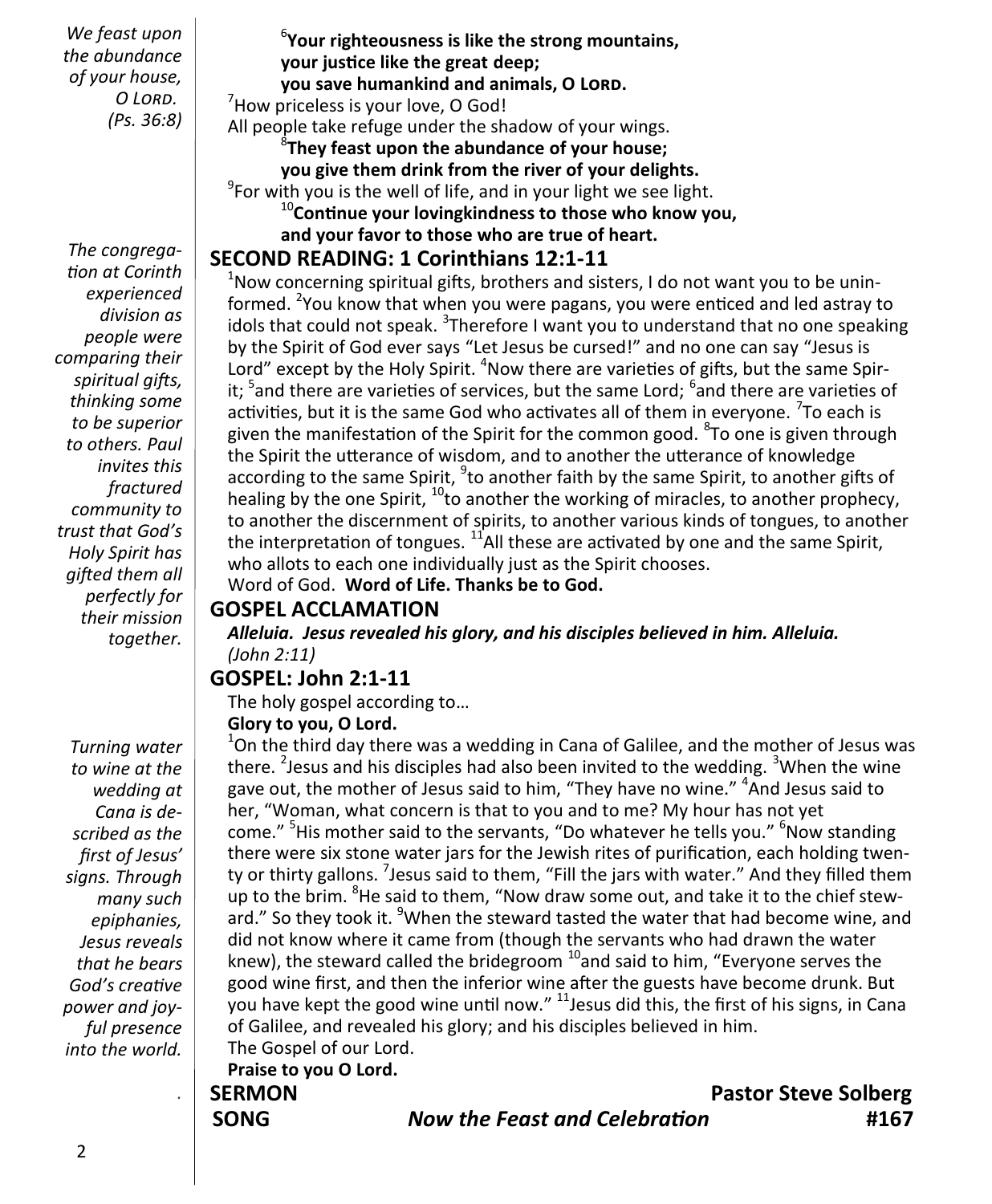## **APOSTLES' CREED**

**I believe in God, the Father almighty, creator of heaven and earth.**

- **I believe in Jesus Christ, God's only Son, our Lord, who was conceived by the Holy Spirit, born of the virgin Mary, suffered under Pontius Pilate, was crucified, died, and was buried; he descended to the dead. On the third day he rose again; he ascended into heaven, he is seated at the right hand of the Father, and he will come to judge the living and the dead.**
- **I believe in the Holy Spirit, the holy catholic church, the communion of saints, the forgiveness of sins, the resurrection of the body, and the life everlasting. Amen.**

#### **PRAYERS OF INTERCESSION**

The Spirit of the Lord is poured out upon us in abundance; so we are bold to pray for the church, the world, and all that God has made.

#### *A brief silence.*

By your Spirit, activate within your church gifts of faith, healing, and prophecy. Unite those who profess your name across congregations, denominations, and geographic boundaries. Open our hearts to recognize and celebrate surprising miracles. God of grace, **hear our prayer.**

Your creation reflects your generosity. Bless farmers, migrant farmworkers, orchardkeepers, ranchers, and all who tend the abundance of the land. Protect food and water sources from destruction, that all can eat and drink and be satisfied. God of grace, **hear our prayer.**

By your Spirit, grant wisdom, knowledge, and discernment to those who hold leadership positions at any level. Direct policymakers toward compassionate decisions that build up safe and just communities. Lead all authorities in seeking and serving the common good. God of grace, **hear our prayer.**

As Jesus provided generously in a moment of need, provide generous gifts of healing for those in need this day. Provide abundantly for all who are hungry or thirsty, all seeking shelter, and all who seek peace. God of grace, **hear our prayer.**

You see us for who we are and you delight in us. Embrace those struggling with selfworth, wrestling with self-identity, or facing significant life transition. Remind us that nothing can separate us from your love. God of grace, **hear our prayer.**

*Here other intercessions may be offered.*  You bless us through the spiritual gifts of the saints who have gone before us. We give thanks for the life of Martin Luther King Jr. and all who have modeled the way of courageous faith. God of grace, **hear our prayer.**

Since we have such great hope in your promises, O God, we lift these and all of our prayers to you in confidence and faith; through Jesus Christ our Savior. **Amen.**

## **SHARING OF CHRIST'S PEACE**

The peace of Christ be with you always. **And also with you.**

**MEAL**

## **OFFERING**

#### **OFFERING PRAYER**

Blessed are you, O God, Sovereign of the universe. **You offer us new beginnings and guide us on our journey. Lead us to your table, nourish us with this heavenly food, and prepare us to carry your love to a hungry world, in the name of Christ our light. Amen.**

*Renew our lives that we may welcome and care for one another and that we may live and serve within the greater community of Negaunee and the world, witnessing to others your abundant love, grace, and welcome.*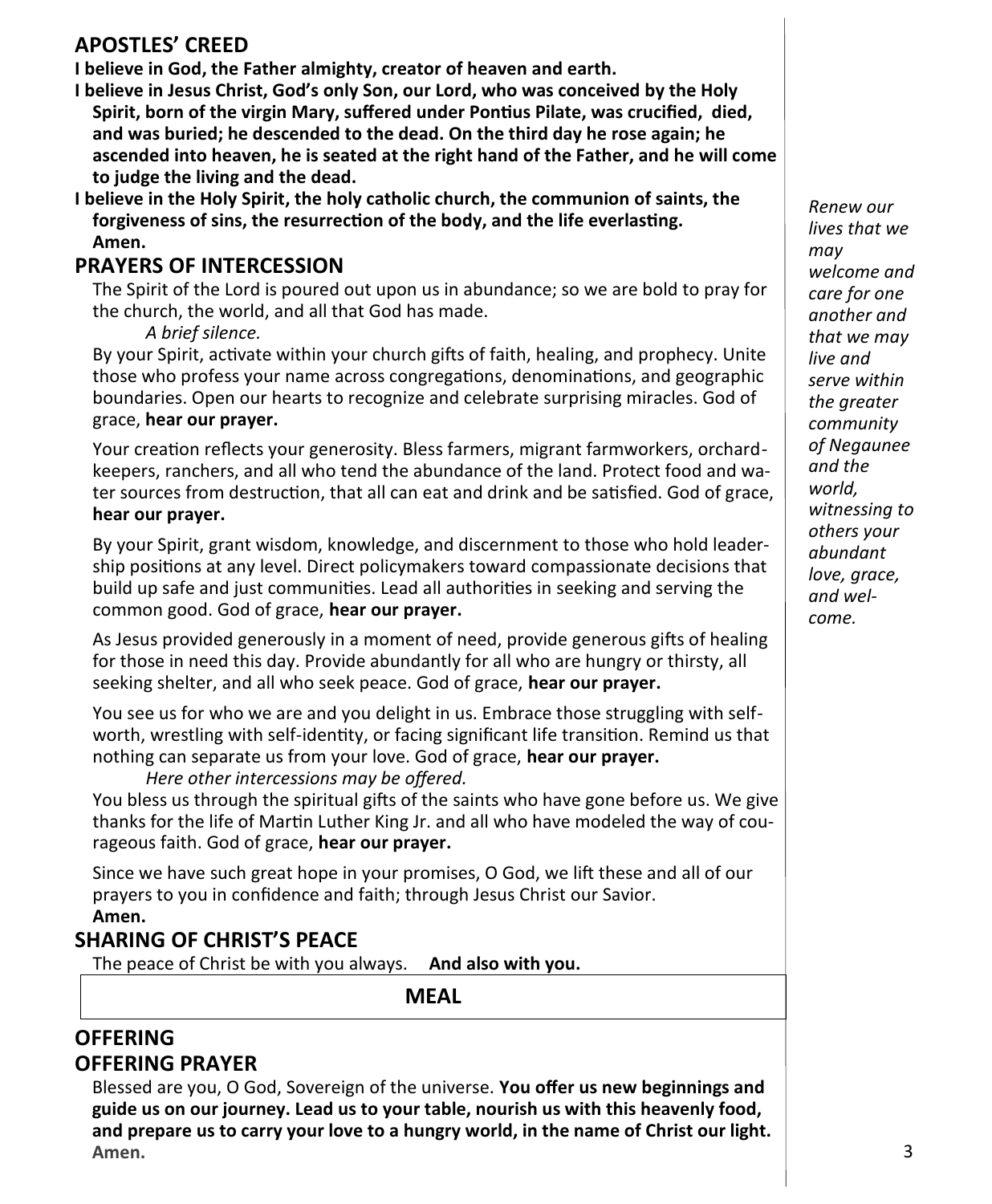*All baptized Christians who believe this true presence are welcome and encouraged to receive Holy Communion today. Please assist your child(ren) if you wish them communed.*

*Parents, We believe that the true body and blood of Jesus Christ is in/with/under the bread and wine.* 

## **THANKSGIVING AT THE TABLE**

#### **THE LORD'S PRAYER**

- **Our Father, who art in heaven, hallowed be thy name, thy kingdom come, thy will be done, on earth as it is in heaven.**
- **Give us this day our daily bread; and forgive us our trespasses, as we forgive those who trespass against us; and lead us not into temptation, but deliver us from evil.**

**For thine is the kingdom, and the power, and the glory, forever and ever. Amen. COMMUNION DISTRIBUTION**

## **PRAYER AFTER COMMUNION**

We give you thanks, gracious God**, for we have feasted on the abundance of your house. Send us to bring good news and to proclaim your favor to all, strengthened with the richness of your grace in your Son, Jesus Christ. Amen.**

## **SENDING**

## **BLESSING**

God, who leads you in pathways of righteousness, who rejoices over you, and who calls you by name, + bless your going out and your coming in, today and forever. **Amen.**

**~~~~~~~~~~~~~~~~~~~~~~~~~~~~~~~~~~~~~~~~~~~~~~~~~~~~~~~~~~~~**

**ANNOUNCMENTS FOR THE WEEK OF January 16, 2022—January 23, 2022**

### **DISMISSAL**

Go with Christ into a weary world. Share the good news. **Thanks be to God.**

## **POSTLUDE**



## **\*BIRTHDAYS:**

 **Happy** 86th **Birthday** to *Janet Penhale* on January 16th. **Happy** 88th **Birthday** to *Mary Parkkonen* January 23rd.







**\*GIVING YOUR OFFERINGS:** Thank you for continuing to financially support our ongoing congregational mission. Electronic giving is available on our website or through the GivePlus app. (Note: Immanuel absorbs the following processing fees on electronic gifts: giving via debit/credit card 2.75% + \$0.45 per transaction and giving via ACH 1.00% +\$0.45 per transaction.) **NOTE:** A new giving app is coming - stay tuned.

**\*SUNDAY SCHOOL:** If you are interested in Sunday School for your child(ren), there is always open enrollment for toddlers through Grade 5. The class meets at 9:15 am and classes start at 9:30 am. Go to the Facebook page for updated information, or you can always call the office (906-475-9161). Bring your child(ren) to worship with us.

# **\*CHURCH PHOTO DIRECTORY: A WORKING DRAFT OF OUR CHURCH DIRECTORY IS**

**AVAILABLE!** View it online or via the FREE mobile app today. A limited number of printed copies are also available on the upper level resource table. To view the directory online, go to **members.InstantChurchDirectory.com** and follow the prompts under "Sign In" to "Create a login now." Use your email address that you included in your directory submission and confirm it following the instructions. If you did not submit an email for directory use, you won't be able to access the directory online. There is also a free mobile app available for download at the Apple® App store in iTunes®, Google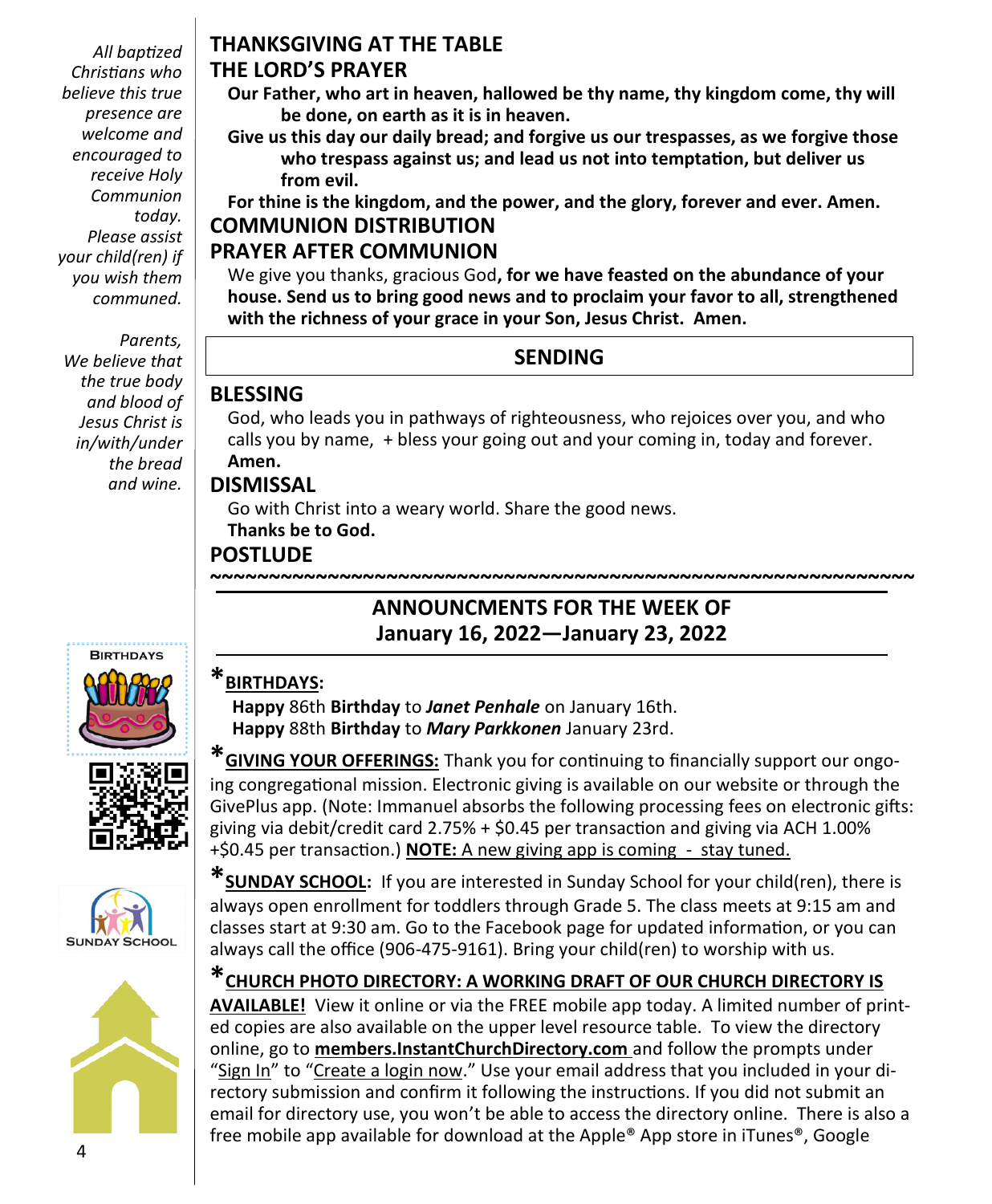Play™ store and the Amazon Fire App Store. Simply search for "**Instant Church Directory**" to get the download. The same login protocol as above applies to the app. Need help or have questions? Please contact the church office: (906) 475-9161.

**\*REVELATION STUDY…** is underway on Thursdays at 6:00 PM both in person (fellowship hall) and online (church website). No RSVP is necessary. Just bring your Bible. Pastor Steve will provide study materials in downloadable and printed form. Explore this strange and wonderful final book of the New Testament that is best understood as a series of seven broad cycles each beginning either with the life of Christ or the beginning of the Christian Church and completed by the coming of Christ for judgment of the world.

**\*LIFELONG FAITH FORMATION** Sign up for the Synod's 2022 Lifelong Faith Formation Classes (nglsynod.org/lifelong-faith-formation). The 2022 winter schedule is:

- Introduction to Biblical Hebrew 8 Sunday evening sessions
- The Samuel Series: Prayer and the Spiritual Life 7 Monday morning sessions
- The Big Picture Bible Discussion 4 Tuesday evening sessions
- The Book of Ezekiel, Part II 10 Wednesday evening sessions
- Anishinaabe Culture up to 3 Thursday evening sessions
- Dialogue with the Islamic Resource Group 2 sessions on a Thursday and Friday evening

For more information, see nglsynod.org/lifelong-faith-formation or contact Deacon Lori Ward at [lori.ward@nglsynod.org](mailto:lori.ward@nglsynod.org) or 615-519-1969 (cell).

**\*WE'RE HIRING: We are in need of a part-time custodian**. If you are interested, you can pick up an application from the office or go to: [https://immanuelnegaunee.weebly. com/](https://immanuelnegaunee.weebly.com/apply-for-job.html) apply-for-[job.html.](https://immanuelnegaunee.weebly.com/apply-for-job.html) Please pray that God sends the right person.

## **\*2022 CONTRIBUTION ENVELOPES WILL BE PUT IN THE OFFICE AFTER JANUARY**.

\***PAINTING FUND RAISER** - The Painting Project Fund Raiser is on-going. Consider making a donation to this *Sanctuary Painting Fund Raiser* that was voted on after worship, November 1st. We will be raising \$15,000 to help with some of the cost involved with this Project. Thank you for any donation you can make. It will all help with the cost. Right now the total in donations is \$14,114.82. Thank you to all of you who have donated.

*\****CARE CLINIC** A baby's play-pen can be found in the Stewardship area of the church where any Care Clinic items can be placed. Needed items include: Onesies, Bibs, Socks, Newborn Hats, Sweater & Hat Set or a Hooded Sweatshirt or a Little Jacket, Sleepers, A New Outfit, Receiving Blankets, A Rattle, A Small Toy, A Hooded Towel, Washcloths, Shampoo, Lotion, Bath Bar, Diaper Rash Cream, Nail clipper, Wipes, Diapers, or Financial Support (checks made out to 'Immanuel", and in the memo line write 'Care Clinic'). Thank you for any donations you may be able to make. Pastor Tom & Luanne Skrenes are handling this Project.

**\*WELCA MEETING IS SCHEDULED FOR MONDAY, JANUARY 17th, AT 1:00 PM.**

**\*THERE WILL BE** NO CHOIR PRACTICE **FOR THE MONTH OF JANUARY. STAY TUNED FOR ANY FUTURE DECISIONS. ANNOUNCEMENTS WILL BE SENT TO YOUR CELL PHONE ALONG WITH BEING PRINTED IN THE BULLETIN AND/OR ANNOUNCED IN CHURCH.** 

**\*PICK UP YOUR POINSETTIA** If you purchased a poinsettia and want to take it home, they are available for pick-up from the table in the Fellowship Hall. There are extra poinsettias, so if anyone else wants to take 1 or 3 home, please feel free to take them from the table. Thank you. (All remaining ones will be disposed of.)













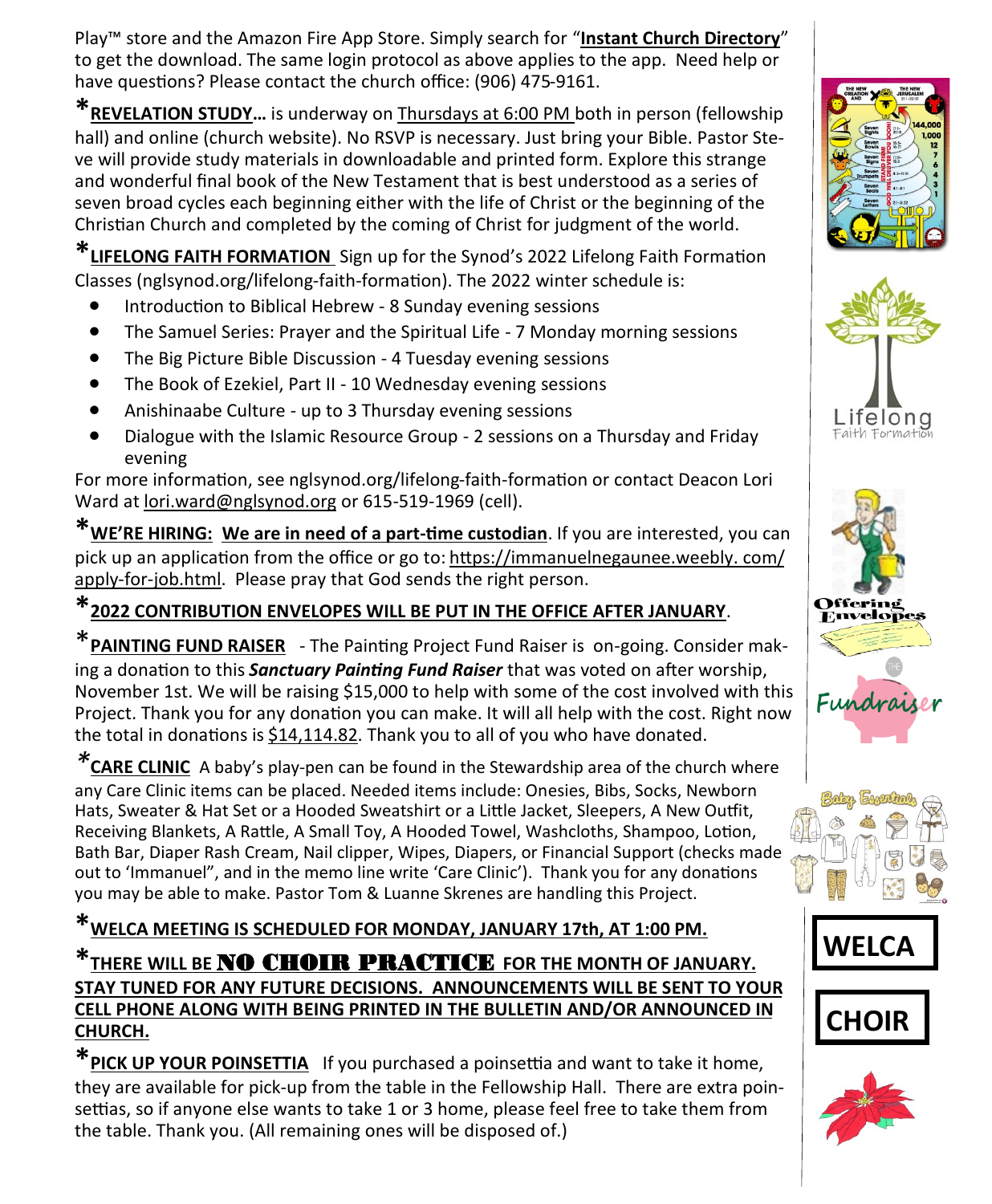

**KEEP IN YOUR PRAYERS**

**Pray For**: *Nancy Burton, Jonelle Collins, Gerry Davidson, Billy Jo Kaufman, Peggy Jackson, Betty Kinnunen, Anna Laurila, John Meier, Wendy Niemi, Arianna Paananen, Don & Vera Palomaki, Joyce Peterson, Linda Sjolund, Bob Sylvester, Richard Toyra, and all COVID patients*.

Our Shut-ins: *Bettie Ahola, Rudy Gagnon, Charlene Kivisto, Timothy Kjellman, Betty Lukkarinen, Leo Nirva, Mary Parkkonen, Janet Penhale, Butch Pynnonen, Lillian Rivers, Paul Smith, Lynne Tossava*.

Members in the Armed Service: *Luke DeWitt, Adrianna Gustafson, Michael Gustafson, Hunter (Jessica) Hetrick, Dennis Koski, Jacque Kurian, Tanner Romback, Trevor Romback, Michael Sedlock, Ethan Wallner, Jason Wallner*, and *all Armed Services Families.*

*~~~~~~~~~~~~~~~~~~~~~~~~~~~~~~~~~~~~~~~~~~~~~~~~~~~~~~~~~~~~~~~~~~~~~~~~*

## **VOLUNTEERS ASSISTING IN SERVICE**

## **SERVING IN WORSHIP:** *Pastor Steve Solberg*

**ORGANIST/PIANIST/MUSICIAN:** *Connie Scanlon* 

**Worship Services: Sun. @ 9:30 am / Mon. @ 6 pm Office Hours: 8 am-2 pm, Monday-Thursday (or by appt.)**



*.*

#### **ASSISTING IN THE SERVICE:**

9:30 am USHERS/GREETERS – *Judy & Dave Hallgren* 6 pm USHERS/GREETERS – *Diane Bergh-Hetrick & Kevin Crupi*

| 9:30 am LECTOR                              | — Valerie Partanen                   |
|---------------------------------------------|--------------------------------------|
| 6 pm LECTOR                                 | - Paulette Patron                    |
| 9:30 am COMM. ASST.'S<br>6 pm COMM. ASST.'S | - Judy Hallgren<br>- Paulette Patron |
| 9:30 am Tech Team                           | – Tyler Moore                        |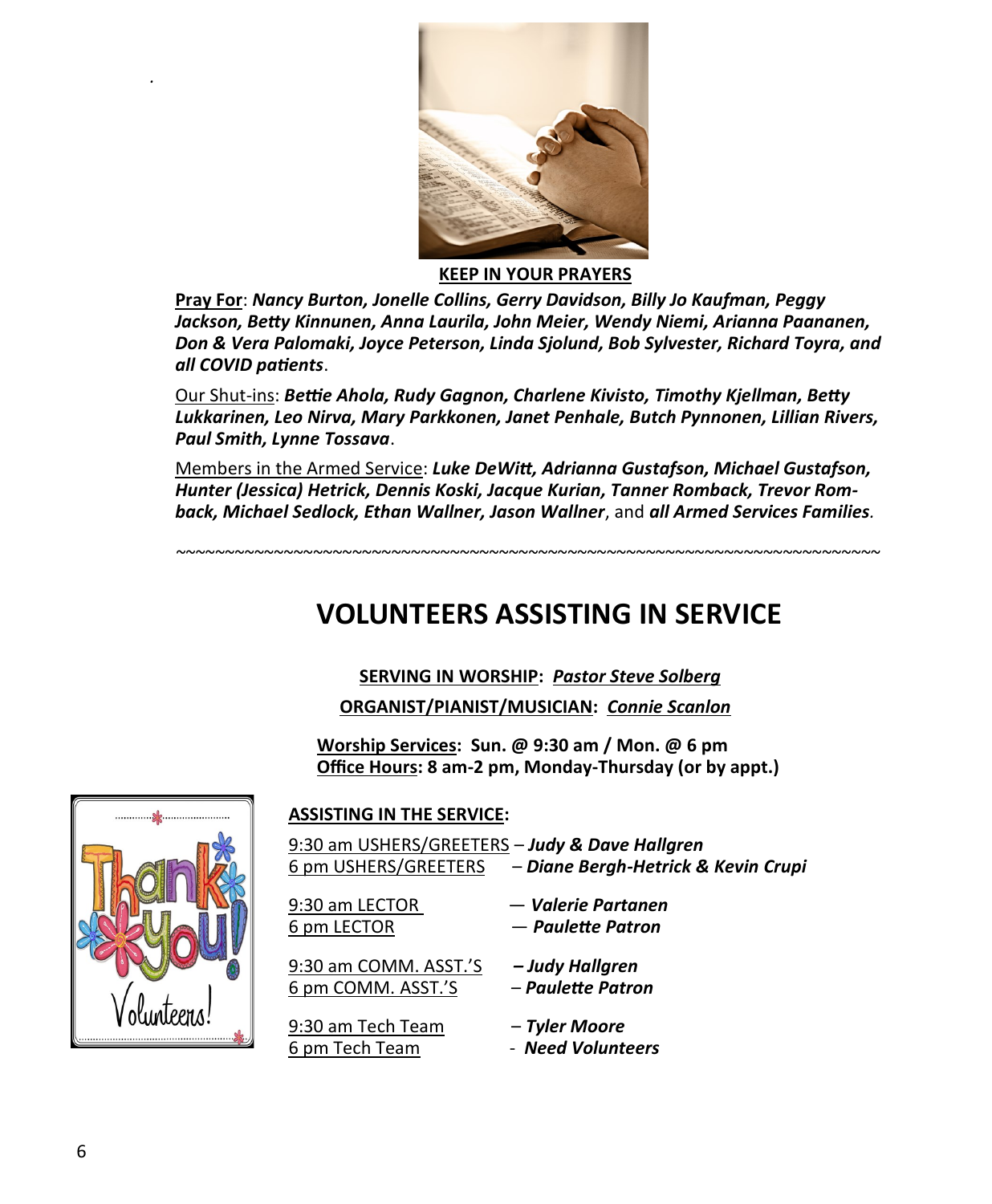# **JANUARY'S MONTHLY MISSION**

# **JANUARY'S MONTHLY MISSION EMPHASIS is our Tanzanian**

**companion ministry relationships.** Many miles separate us, but we discover God's blessing of strengthened faith and vitality in the relationships we develop visiting and being visited by our Tanzanian brothers and sisters in Christ.

January's above-and-beyond offerings will go to our Immanuel Companion Congregation fund, encouraging travel and connections between Yombo Lutheran Church of the Eastern and Coastal Diocese



of the Evangelical Lutheran Church in Tanzania and Immanuel.

Stay tuned as future trips are planned!!!

If you wish to give above-and-beyond to this mission, please use January's mission emphasis envelope from your **2022 offering envelope box** or in some other way designate your gift. *Thank you for your generosity!* 

> Thank you for giving \$2,305.25 in December to *Room at the Inn*. The recipients will be richly blessed with your generosity! Thank you!